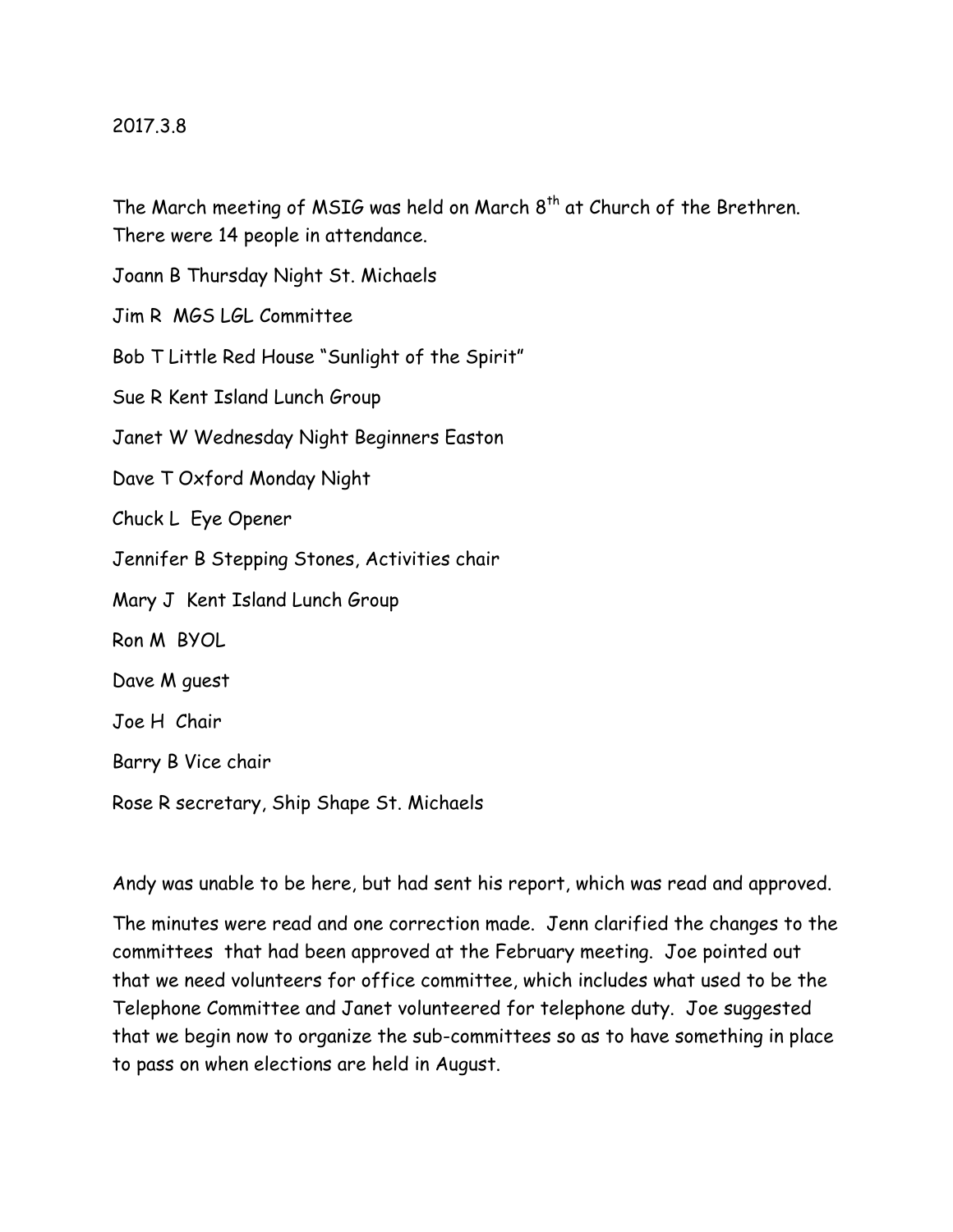Chuck L reported on what he has done for the PI/CPC committee. The Shore Medical Pavilion in Queenstown and Briges in Cambridge are on board with pamphlets. Jen told us that David H has agreed to mentor PI/CPC, she's taken on Talbot County, and Chuck L has adopted Queen Anne's County.

Sue requested that we do more connecting through e-mail. Chestertown is frequently overlooked, as are more remote meetings like Krumpton. Chuck reminded us that the MSIG meetings used to be held in three locations. Barry suggested that Chestertown was relatively self-contained because of the Alano Club.

When asked to give the report for the Activities Committee, Jenn B ceded her time to Mary J, from the Kent Island Lunch Group to discuss the web site. Mary is a long-time computer scientist who has done web development for many years. She gave us copies of a website that she had designed using Wix.com, a free web site builder with no coding skills required. Intergroup had been looking at potential web development fees of \$1500 - \$2500 for design, maintenance and training sessions. The beauty of hosting the site through Wix.com is that there is no upfront design cost, and there are no fees for maintenance. There would still be a fee to Wix for monthly web hosting, and an annual fee to maintain the domain name, just as Intergroup is paying for now.

Dave M also shared his proposal for a website layout which would allow for simple updates for such things as meeting minutes and changes to the Where and When, but would require someone with some programming background if major changes were to be made. Joe, Barry, Dave, and Mary had met with Greg from Chestertown, who indicated that he could develop a new site for us, and would expect to be paid for his services. There was also some discussion about e-mail capability on the website. Joe proposed posting new meetings on the website as opposed to sharing that information via e-mail. He said "Surprisingly, I'm delighted with our progress" and that we should have enough information by the April meeting to bring something intelligible back to our home groups. He is willing to stay on after his term expires to assist with the website. Mary was invaluable in assisting me to condense the website discussion, and she graciously allowed me to plagiarize her summary of the discussion. I have printed a couple copies of her observations for anyone who wants more information about the various proposals.